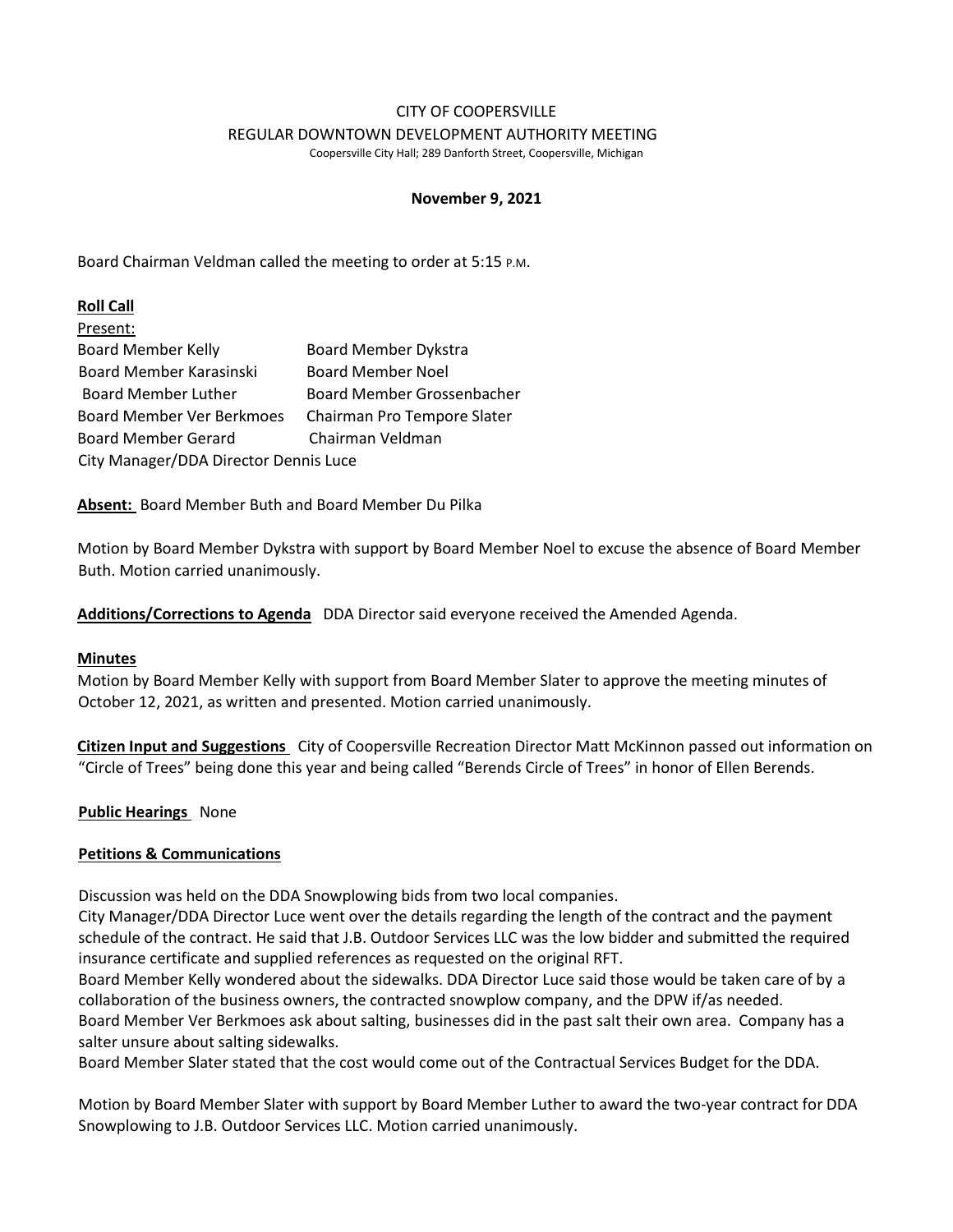#### *DDA meeting minutes of 11/9/21, page 2*

## **DDA Information Packet**

Motion by Board Member Dykstra with support by Board Member Noel to receive and file the DDA Information Packet. Motion carried unanimously.

## **Citizen's Input and Suggestions** None

# **City Manager/DDA Director's Report**

## **City Manager/DDA Director Dennis Luce reported on the following items:**

- *Thank you, Mayor Young for attending the DDA Meeting. He also extended a Welcome to Board Member Gerard to the DDA Board.*
- *He said the 3rd Annual Deer Widow's Event was very successful and he had heard many positive things from and about the downtown businesses.*
- *The Christmas Parade will be on December 3, 2021. The parade will start at the school and end on Main Street. They will be using the City Hall/former Fire Department garage for Santa.*
- *The Updated DDA By-Laws were approved by City Council on Monday November 8, 2021.*
- *There is a hiring committee in place for the DDA Marketing and Economic Development Administrator. There were eleven applicants and four of those applicant's information has been sent to the committee members for review and interviews will be scheduled soon. Hopefully the position will be filled by December.*

# **Board Member & Chairman Veldman's Comments**

#### *Board Member Ver Berkmoes*

- Brought up that she heard from a resident commenting/complaining on the start time of 5:15 p.m. for the DDA Meeting and how this limits public participation because of the early start time. She believes the start time is because the downtown business owners are coming from work at their local businesses and that in the past no public members were in attendance.
- She also said the Deer Widow's Event was great and a lot of people were here for it.
- She also said there is no announcing for the Christmas Parade this year because of the new route.

#### *Board Member Karasinski*

- He said that the participation of the Deer Widow's Event was great. He said a lot of people and businesses owners liked the music and wonders if music can play more during the day for shoppers and visitors.
- He wants to encourage the hiring committee for the new *DDA Marketing and Economic Development Administrator* to concentrate on hiring someone who will work on developing the identity of the downtown, will continue to work on the Discover Coopersville Brand, and to expand on getting businesses downtown that will bring people here.

#### *Board Member Dykstra:*

• Stated that the Deer Widow's Event was great, and the businesses were packed. It was wonderful to see the community come together for the event.